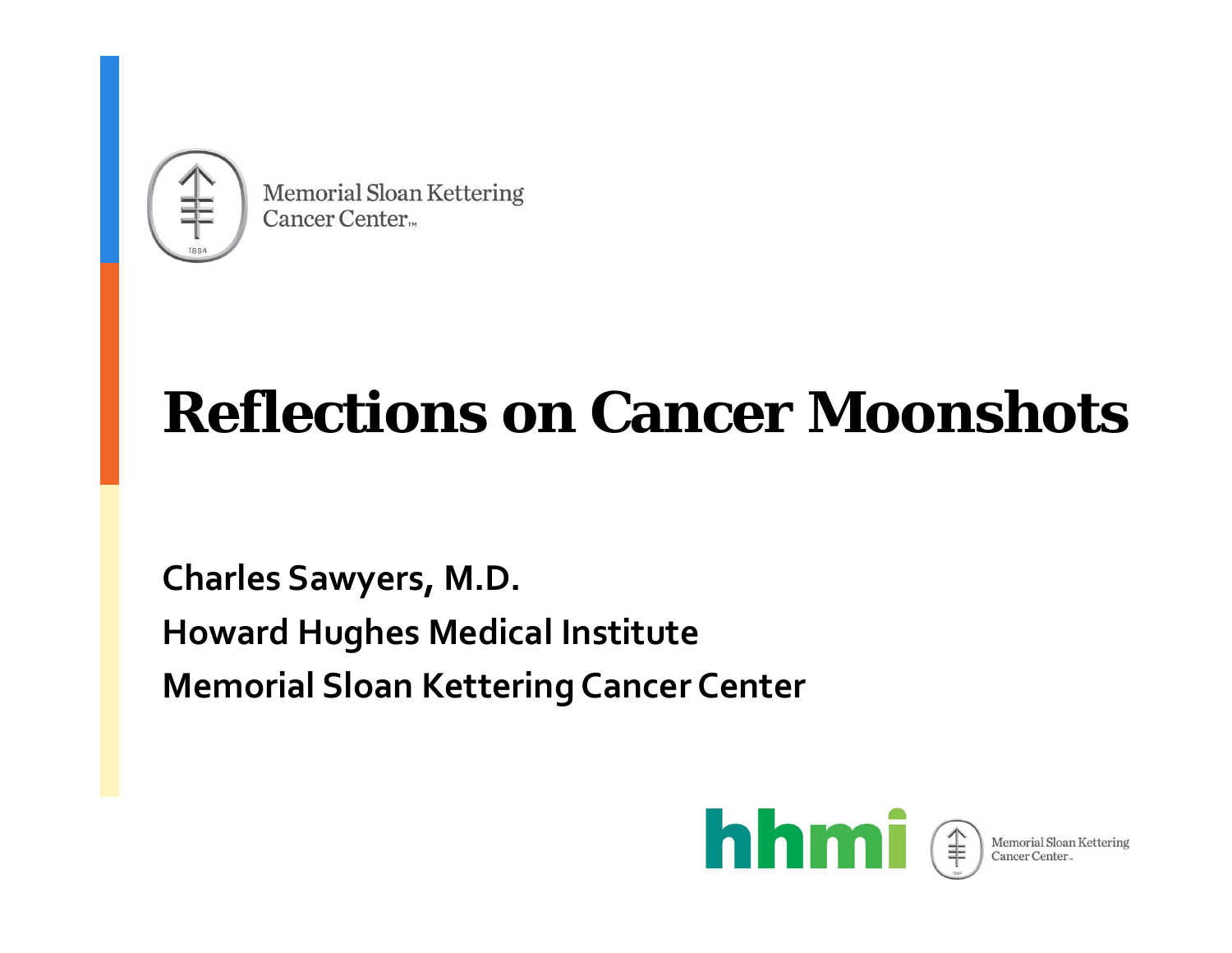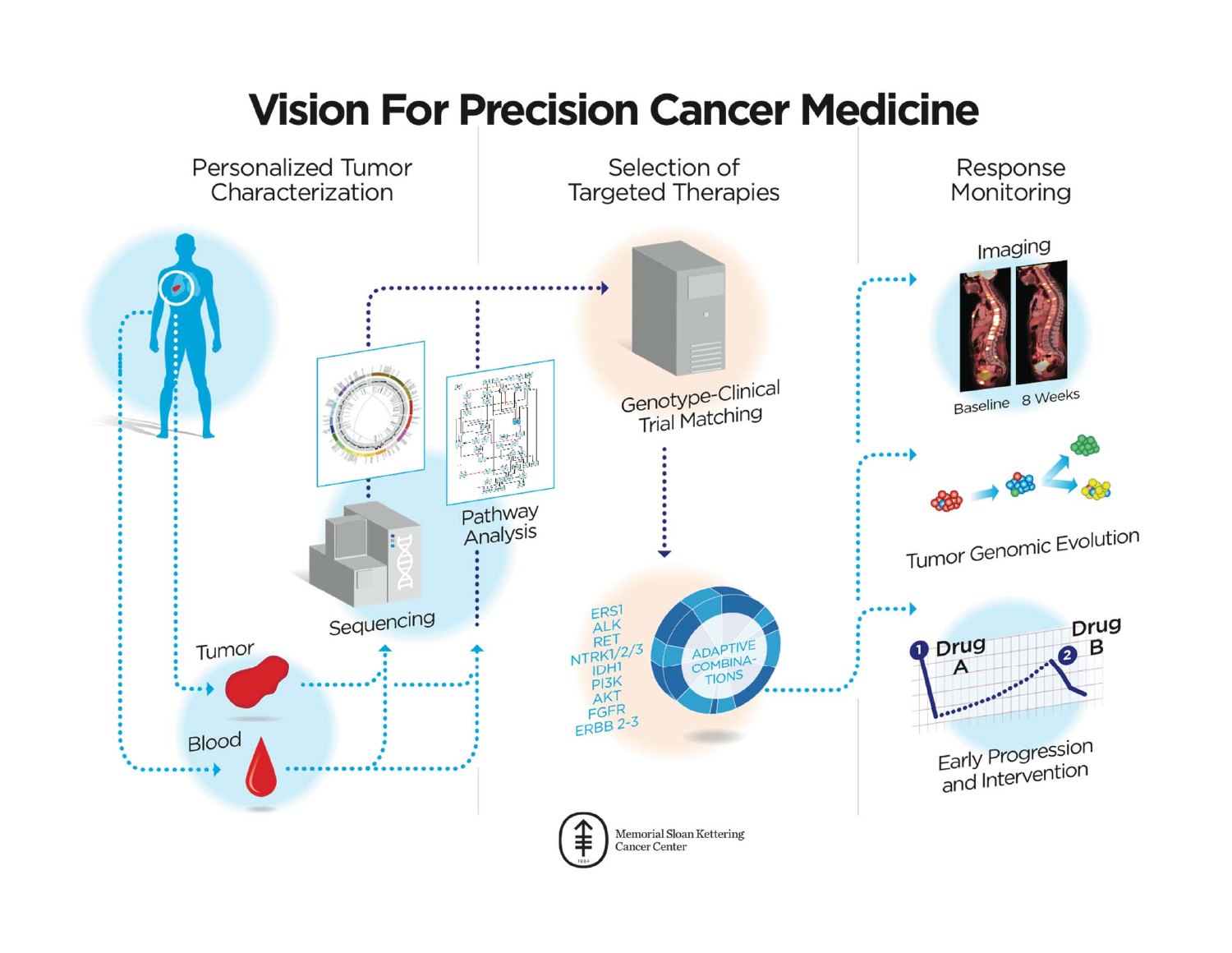# **Cancer is a disease of mutations**

‐wrong location (cancer gene) ‐wrong cell (stem/progenitor cell) ‐wrong timing (too young)

# **….and bad luck**

Cancer's Random Assault publication date: Jan 16, 2015 By DEN How the "Bad Luck" Cancer Paper was Misread by the Press By Matthew Bin Han Ong George Johnson RAW DATA JAN. 19, 2015



Memorial Sloan Kettering Cancer Center.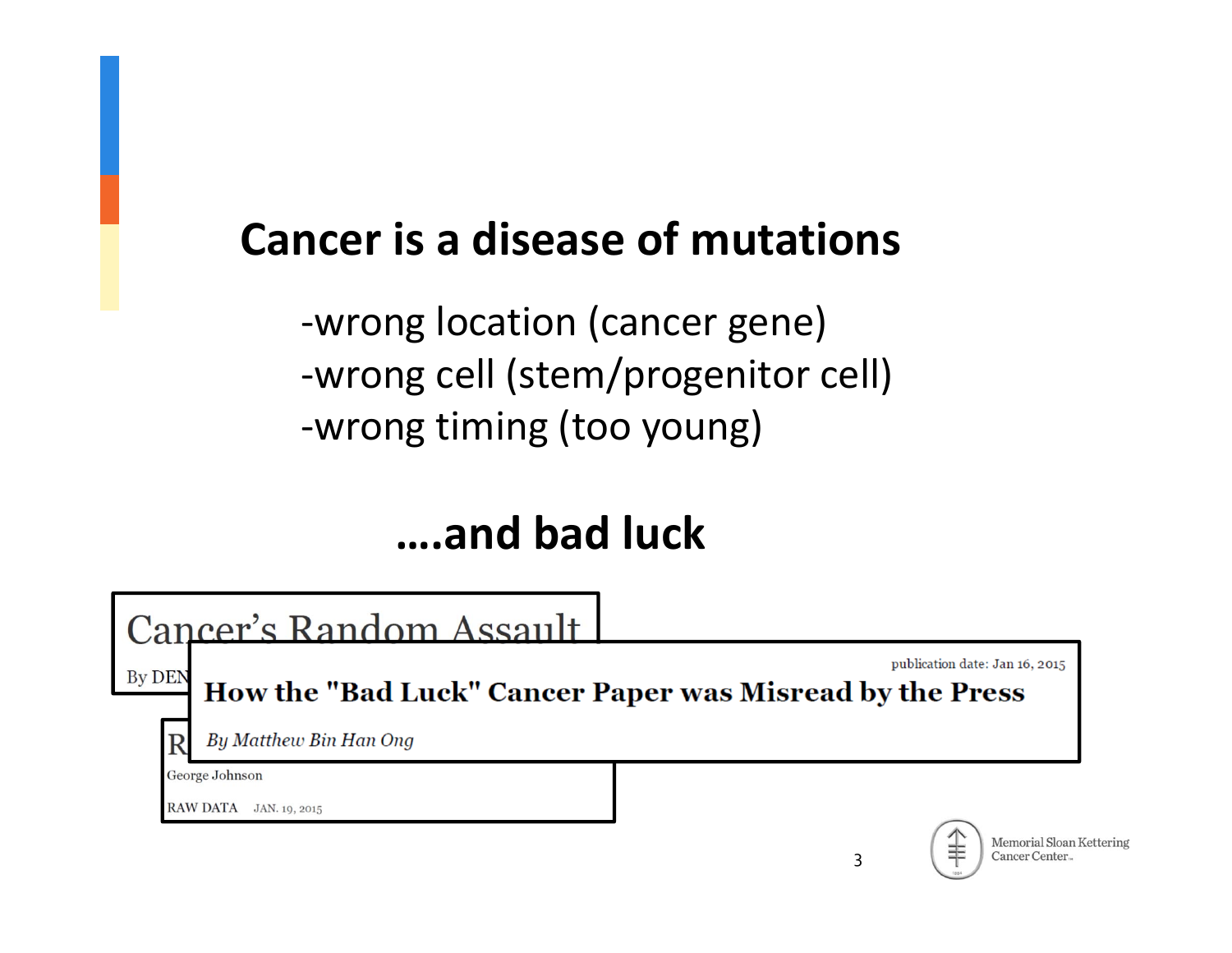# **We know the genomic landscape of cancer**

‐large scale sequencing projects (TCGA, ICGC) have completed exomes (all coding regions) from ~10,000 cancers

‐all common cancer drivers are defined ("common" means present at >5% frequency per tumor type)

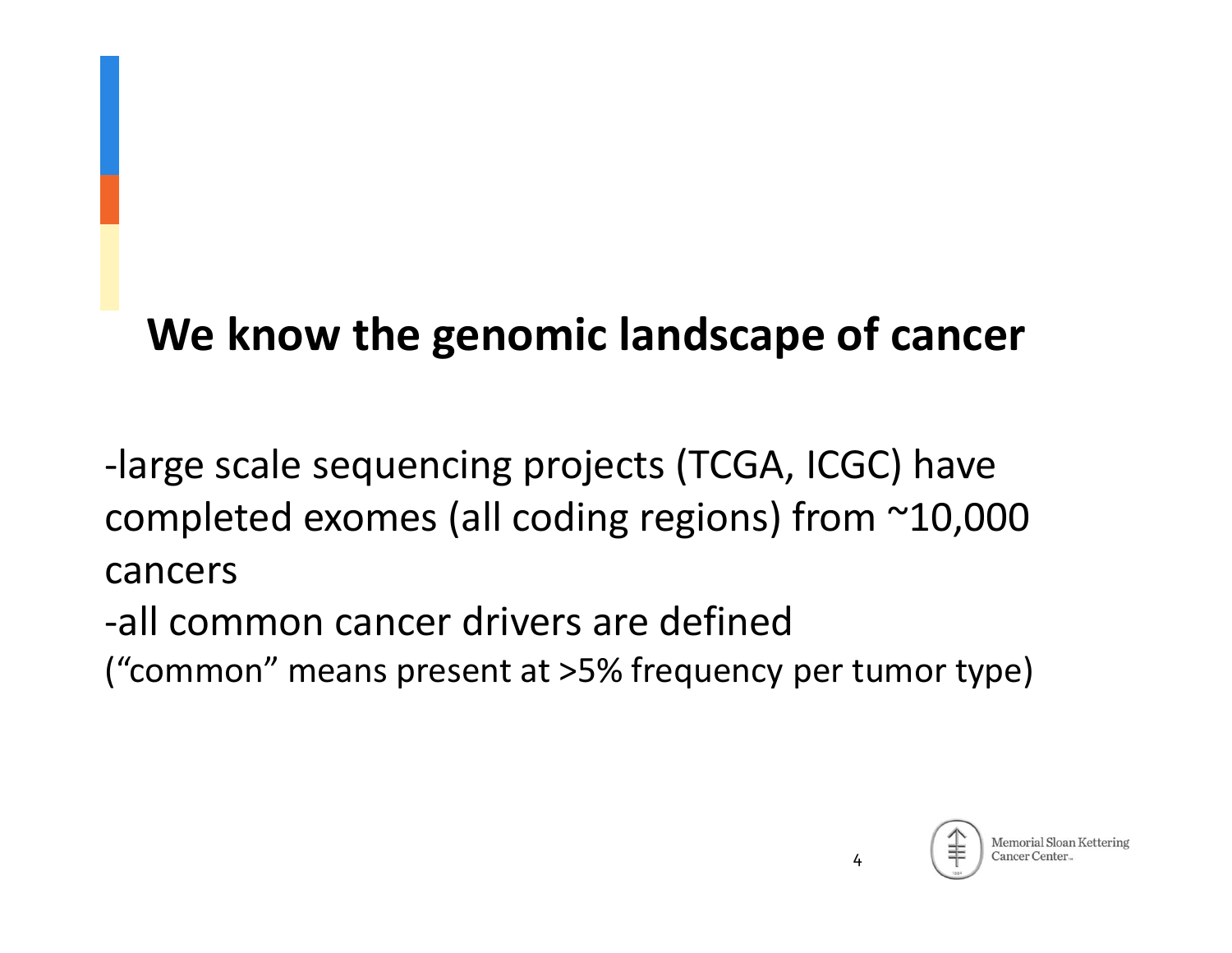# **The 'Long Tail' of Hotspot Mutations Across Cancer**



Hotspot mutations



Memorial Sloan Kettering Cancer Center.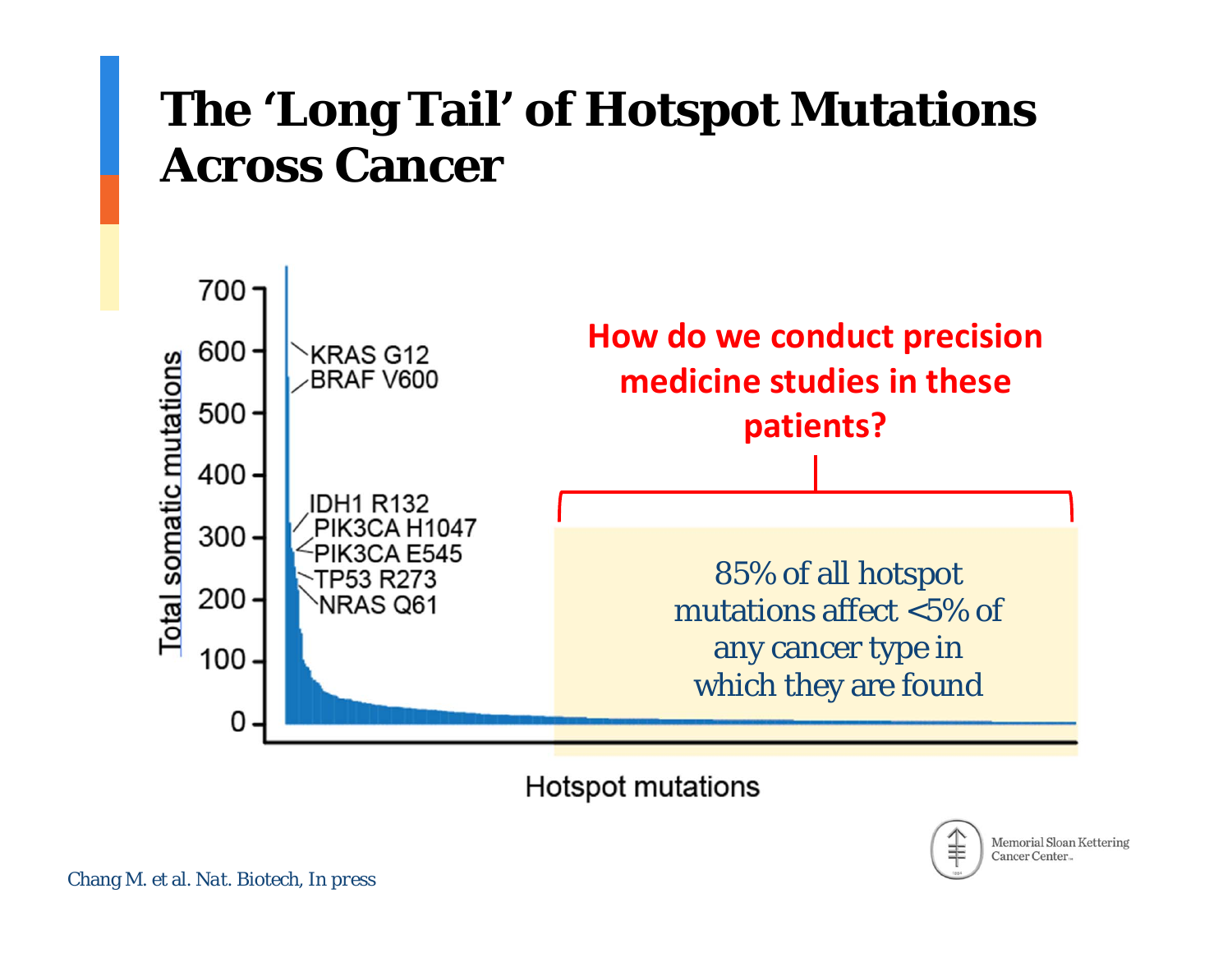# **'Basket' Study Approach – Treating by Mutation not Tumor Location**





Memorial Sloan Kettering Cancer Center...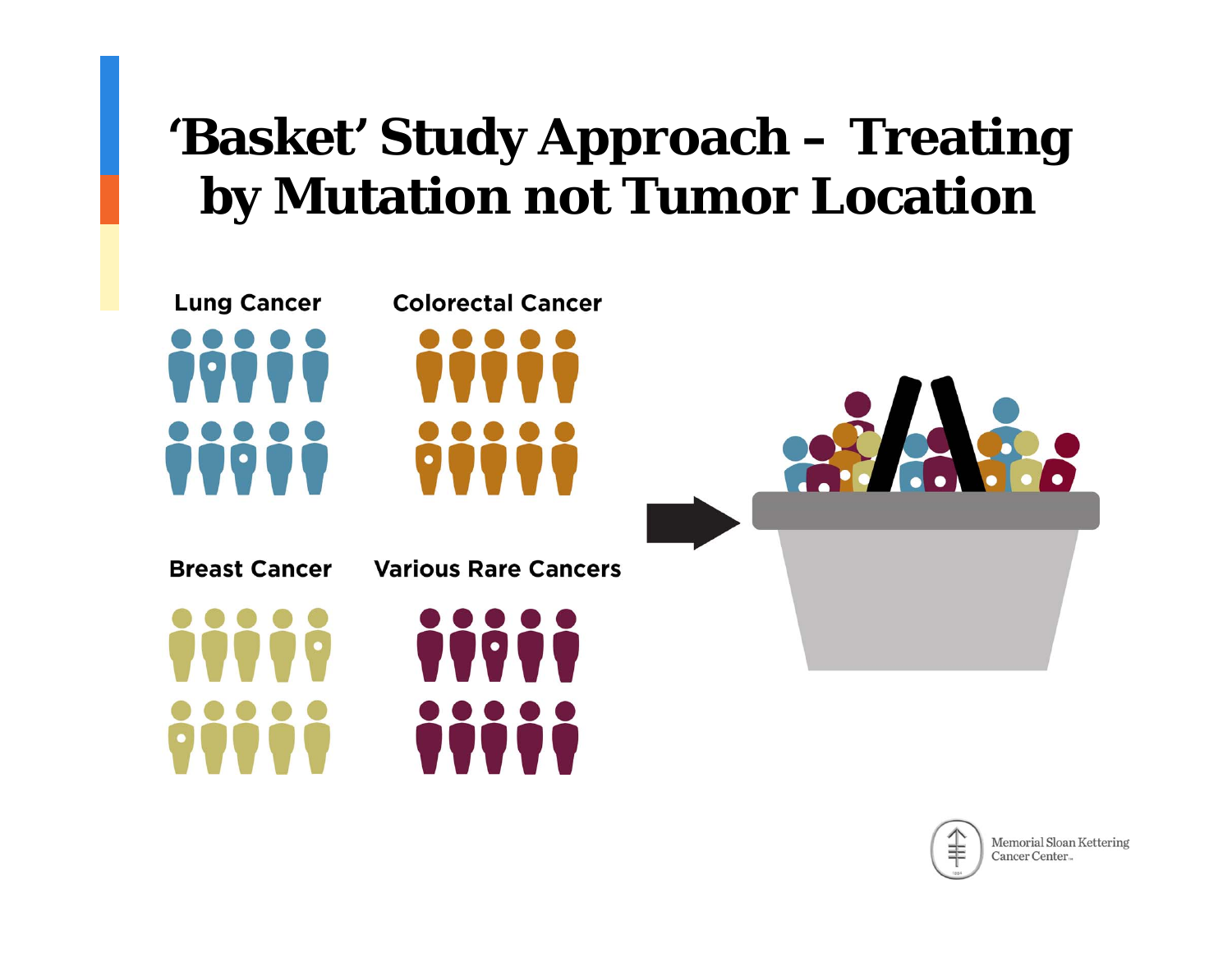# **MSK IMPACT Next Generation Sequencing Monthly Case Volume**

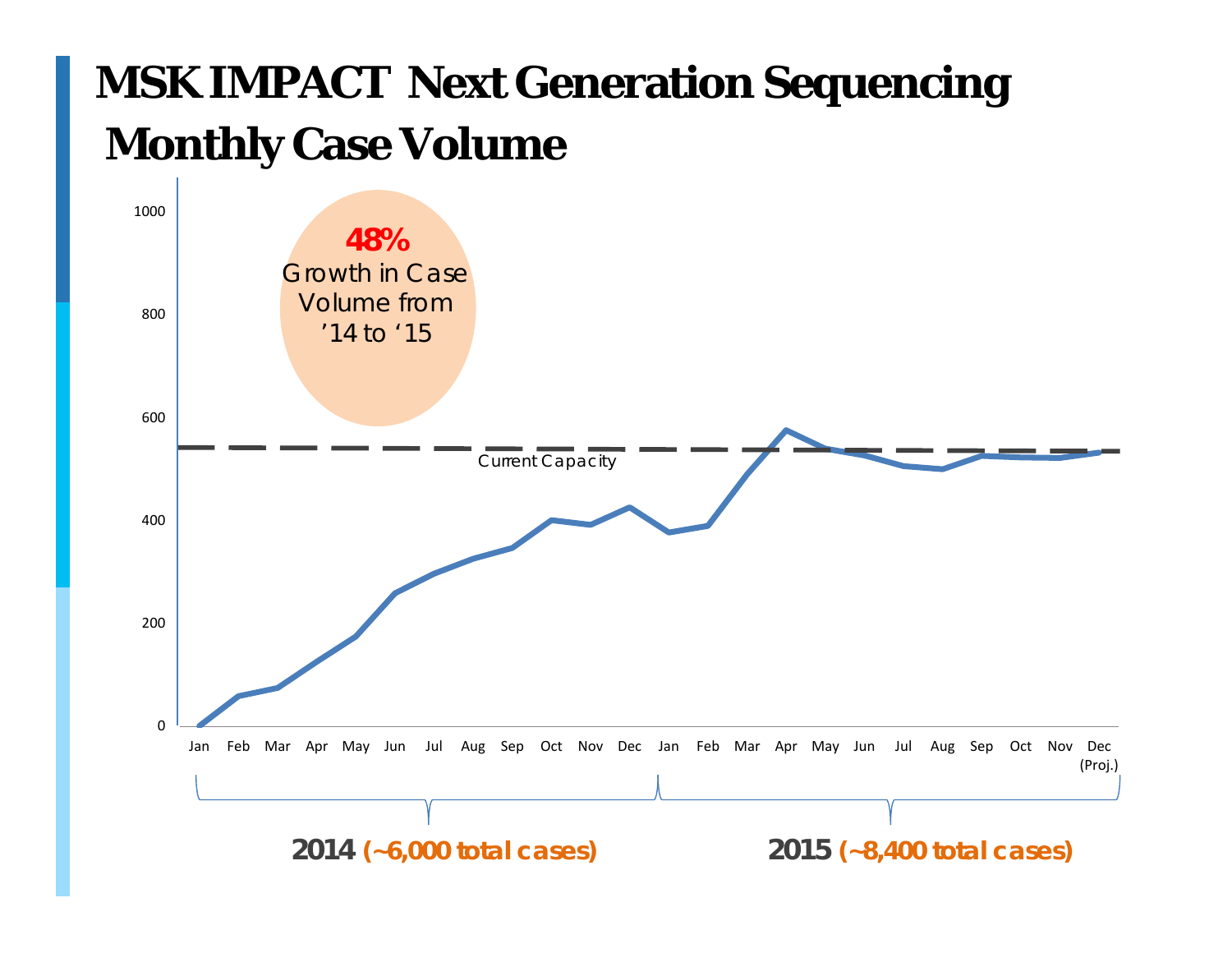# **MSK-IMPACT Enables Study Accrual**



\*‐Indicates studies in dose escalation (enrollment limited by spots not patients)



羊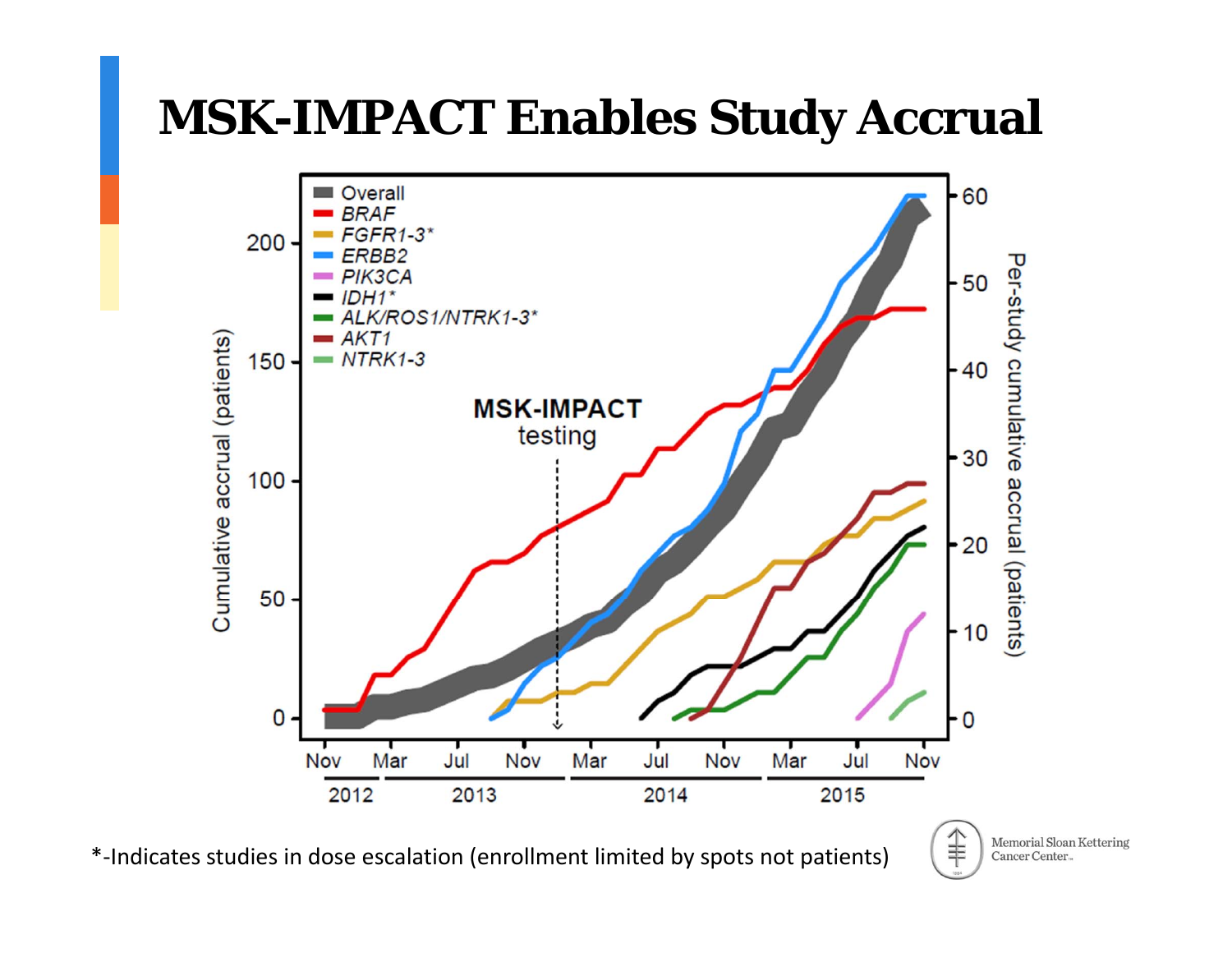## **What fraction of cancer patients are benefiting?**



‐2/3 of cancers have known drivers ‐1/2 of those with known drivers have therapies, but the other 1/2 are currently undruggable



**Memorial Sloan Kettering** Cancer Center.

9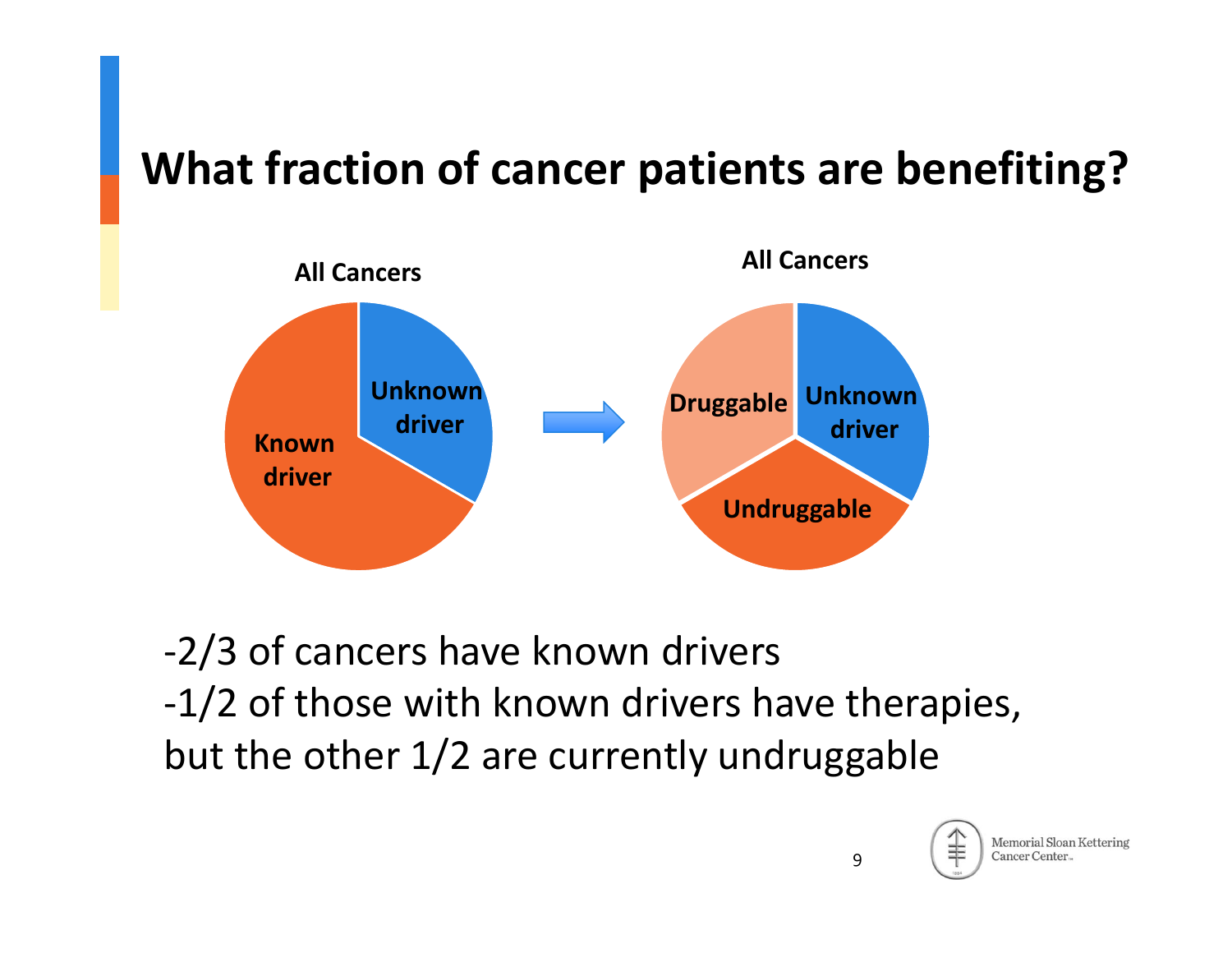### **How do we unravel the unknowns?**

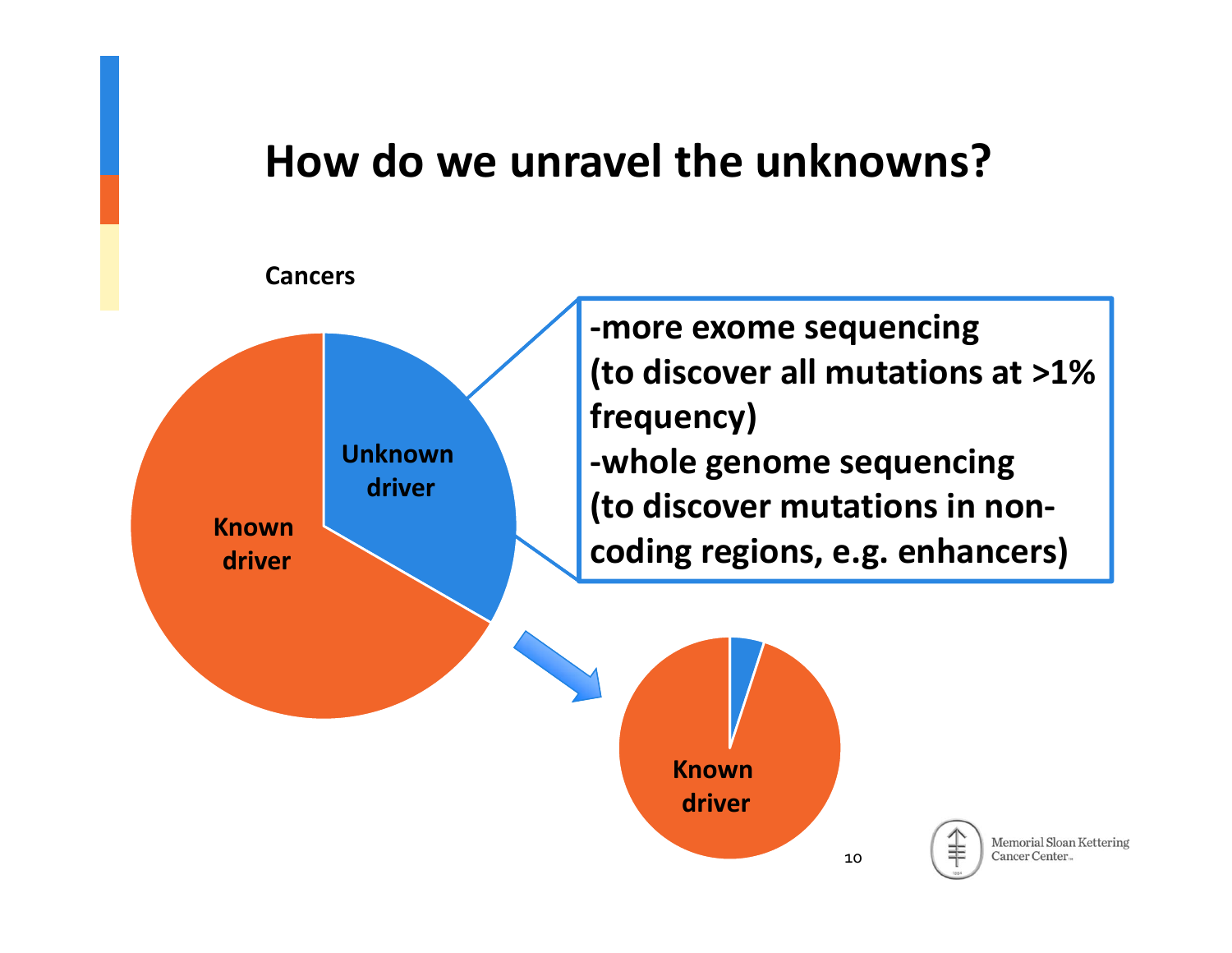# **How do we address undruggable drivers?**

#### **All Cancers**



- 1) new chemistry/pharmacology
	- ‐disrupt protein‐protein interaction ‐oncoprotein degradation
- 2) Generate <sup>a</sup> comprehensive map of cancer vulnerabilities (synthetic lethal screens, etc)
- 3) crack the challenge of delivering genetic drugs (siRNA) ‐nanoparticles, etc

Note: druggable  $\neq$  cure (we need rational combinations)

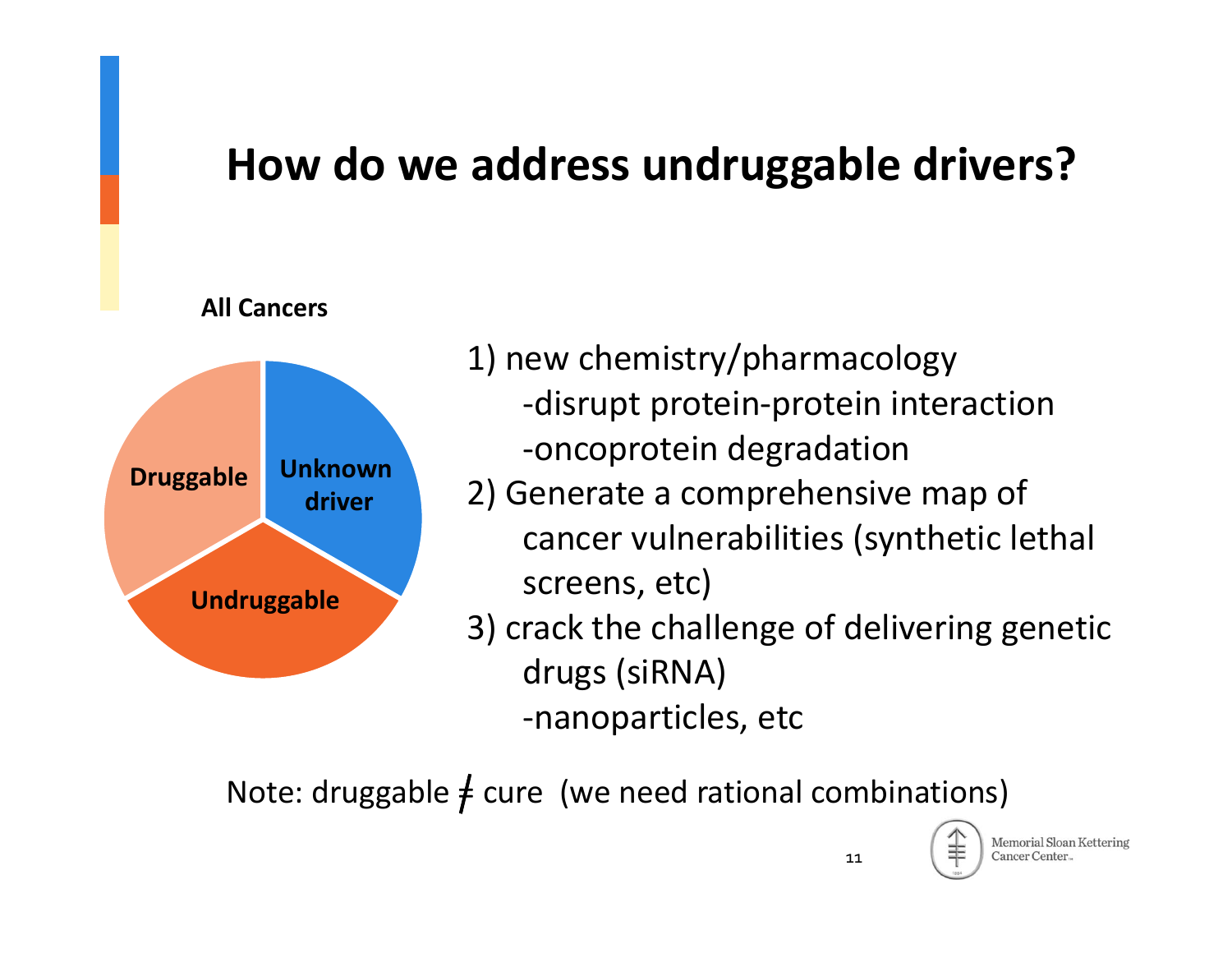### **Recommendations**

1. Leverage the explosive growth of clinical sequencing ‐comprehensive clinical annotation of all mutations (registries) ‐encourage and support data sharing consortia (GENIE, CancerLinq, ORIEN, etc)

#### 2. Define all cancer vulnerabilities

‐fill in the gaps of existing cell line encyclopedias ‐conduct comprehensive genetic screens (CRISPR/shRNA)

- 3. Invest in new approaches to drug the undruggable ‐new chemistry, new drug delivery
- 4. Leverage the huge commercial investment in immuno‐oncology ‐support basic cancer immunology (syngeneic models, etc)

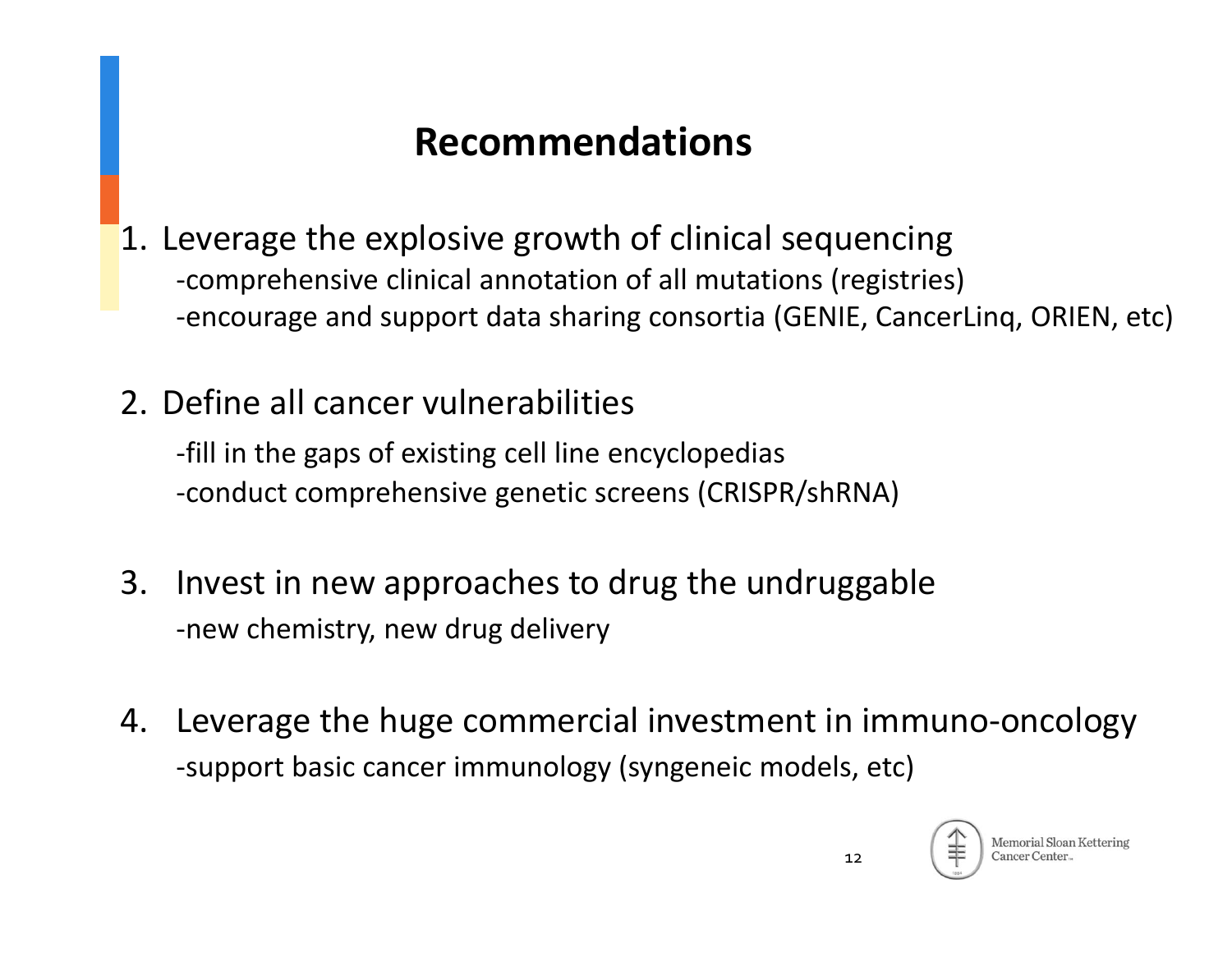## **Data sharing discussions with the VP**



Davos, Jan 19, 2016



Wash DC, Feb 19, 2016



**FINDING CURES TOGETHER"** 



### Goal: link genomics with clinical phenotypes



Memorial Sloan Kettering Cancer Center...